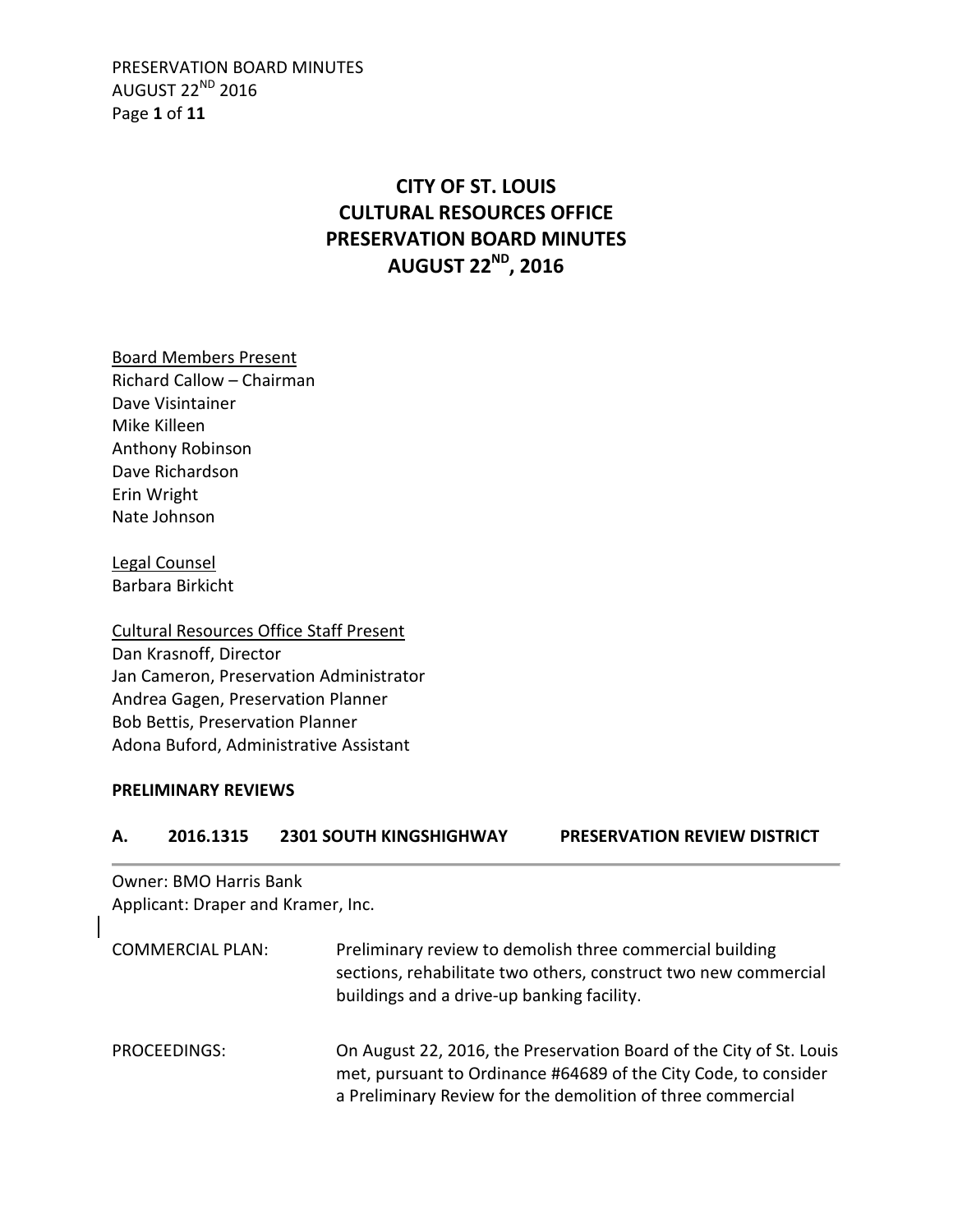PRESERVATION BOARD MINUTES AUGUST 22ND 2016 Page **2** of **11**

> building sections at 2301 South Kingshighway. The commercial buildings at 2301-2335 South Kingshighway are located in the Reber Place National Register Historic District. Two of the three buildings proposed for demolition are contributing buildings to the Historic District. The two building sections proposed for rehabilitation were also contributing to the Historic District. The developer of the site, Draper and Kramer, submitted the item for review, along with the current building owner, Southwest Bank/BMO Harris Bank. Board members Richard Callow (Chair), Nate Johnson, David Visintainer, Anthony Robinson, David Richardson and Erin Wright were present for the testimony for this agenda item.

Cultural Resources Office Director Daniel Krasnoff reviewed the Demolition Review Criteria in Ordinances #64689 and #64832. He noted that the building sections, except for 2319 South Kingshighway, constructed in 1973, are Merit buildings, by the definition of Ordinance #64689.

Mr. Krasnoff said the staff recommended the demolitions based upon:

- Rehabilitation of the most significant structure—the bank building at the corner of Southwest and S. Kingshighway.
- Rehabilitation of the building at the corner of Botanical and S. Kingshighway.
- Improvements to the design and placement of the proposed Walgreens building.

Mr. Krasnoff submitted into the record certified copies of Ordinance #64689, as amended by #64925, Ordinance #64832, and support letters for the project from the Tower Grove Neighbors CDC, Southwest Garden Association, The Hill Business Association and forty-one letters of opposition to the project.

He described the condition of the building as Sound, as defined in Ordinance 64689.

In the discussion of Neighborhood Effect and Reuse Potential, it was noted that there are few vacant structures in the vicinity of 2301-2335 South Kingshighway, but that the developer submitted an analysis indicating that it was not economically feasible to reuse the buildings proposed for demolition.

When discussing the Urban Design and Subsequent Construction, Mr. Krasnoff said that the placement of the Walgreens at the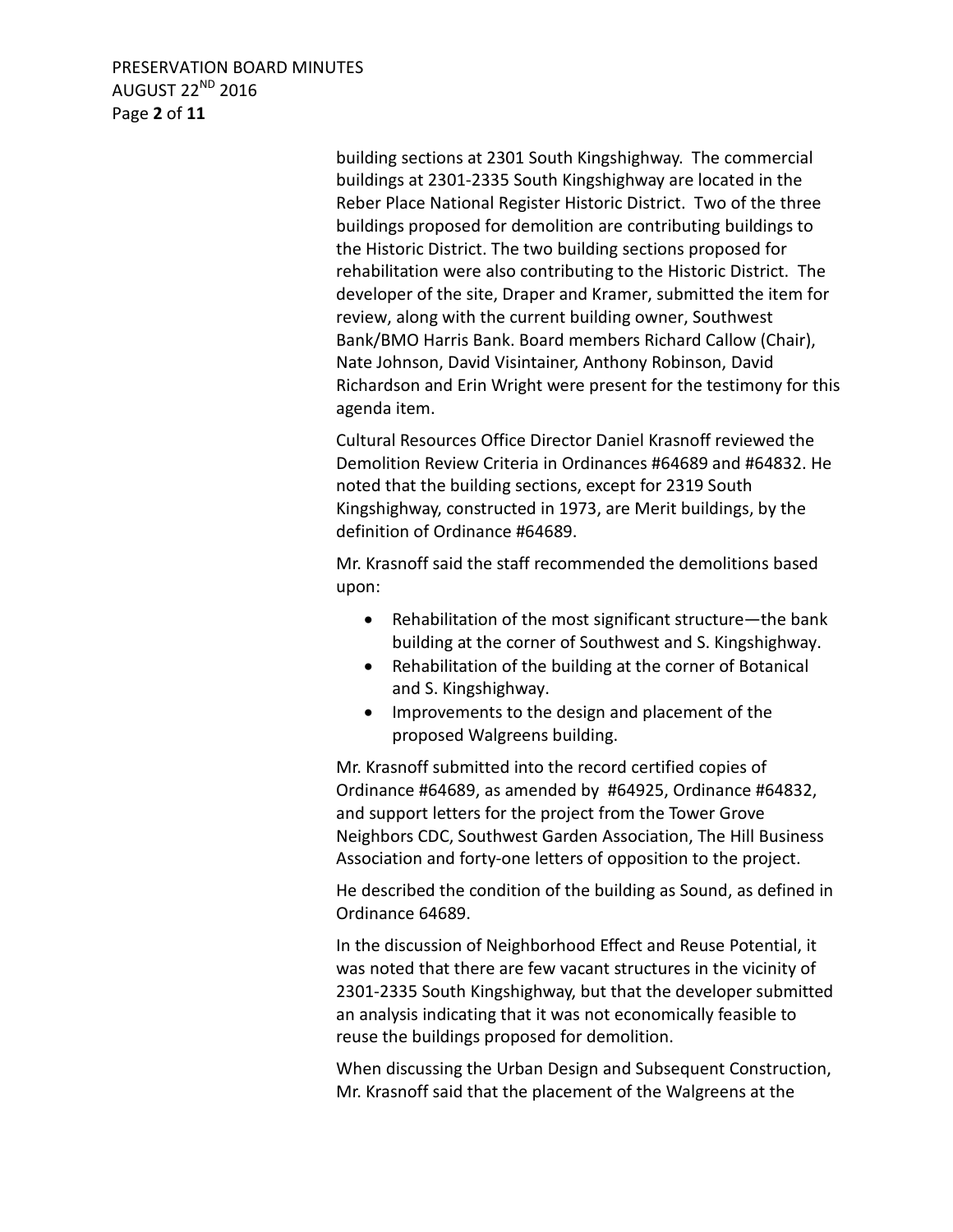PRESERVATION BOARD MINUTES AUGUST 22ND 2016 Page **3** of **11**

> sidewalk with a door at the corner made it compatible with the existing Urban Design of the block. When discussing Commonly Controlled Property, he said that due to the owners' control of the site, favorable consideration is supported for the adjacent surface parking.

In response to a question from the Board, Mr. Krasnoff said the proposal does not include vehicular or pedestrian access to the development site from Botanical Avenue.

In response to a question from the Board, Mr. Krasnoff said that a building should only be judged "High Merit" if it could be listed on the National Register as an individual site. The only building that might be judged "High Merit" was the triangular-shaped building at Southwest Avenue and Kingshighway.

In response to a question from the Board, Mr. Krasnoff said that the developer has represented it was committed to the appropriate repair of common walls if connected buildings would be demolished.

In response to a question from the Board, Mr. Krasnoff said he is unaware of a plan for the reuse of the Walgreens currently operating across the street from the proposed development.

Mr. Brad Smith, President of the Midwest Region of BMO Harris Bank, made a PowerPoint presentation regarding the proposed project being reviewed. He said the project was in its  $37<sup>th</sup>$  design iteration. He testified that his organization met with many community groups and hosted two town-hall meetings, and that; in addition, they met with three preservationists from the St. Louis community.

BMO Harris engaged Draper and Kramer as the developer for their proposed project. Mr. Smith described the bank's current operations at the site. He described the lease arrangement with the developer. He identified the bank's goals in the redevelopment effort. The value of the bank's investment was about \$10 million. Mr. Smith outlined the evolution of the development plan and community input.

Mr. Smith responded to a question by the Board and said the existing buildings were not reusable for Walgreens. He also said there were no other tenants who were as desirable as Walgreens.

Alderman Steve Conway addressed the Board. He said he was comfortable with the staff recommendation. The reuse of this site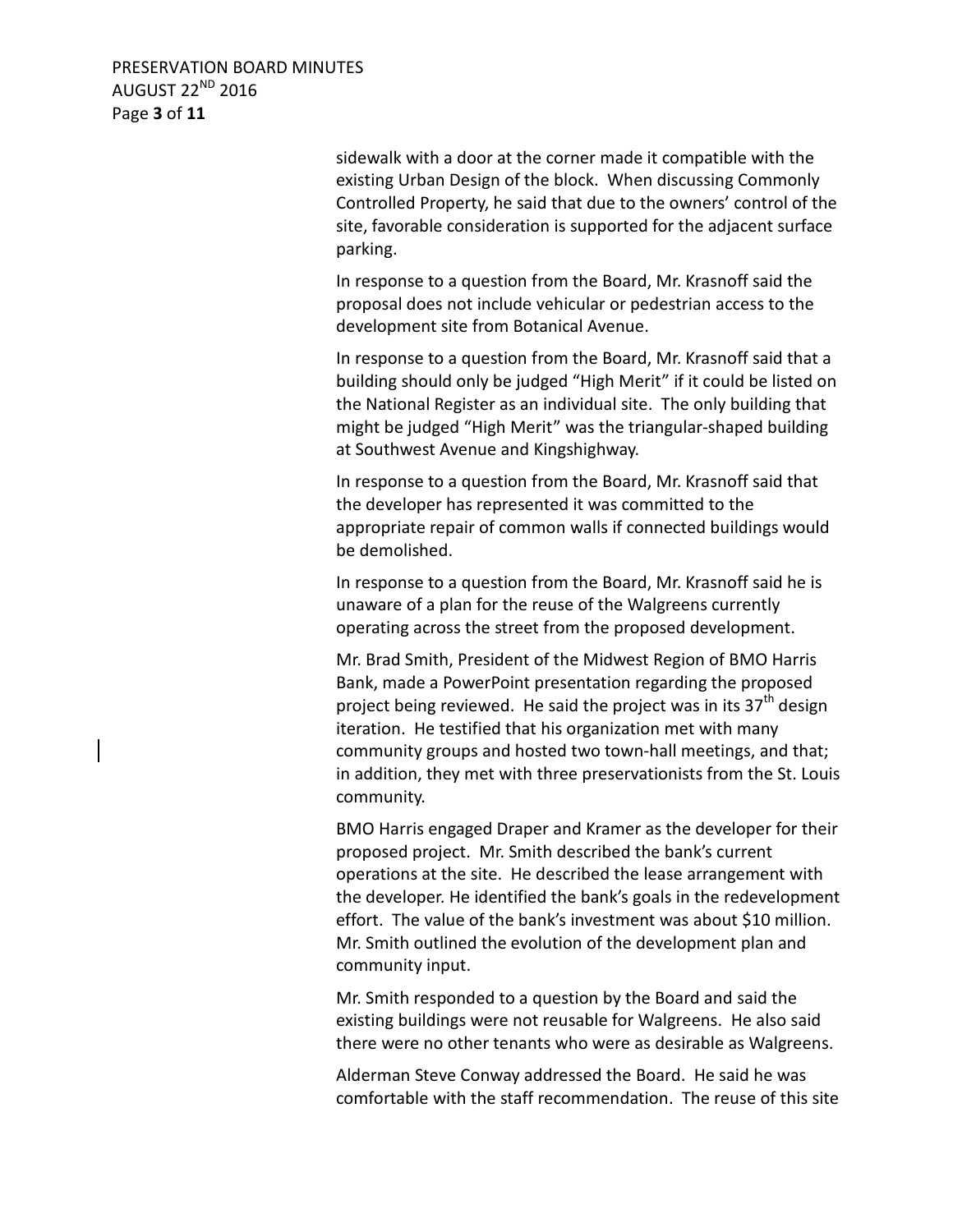PRESERVATION BOARD MINUTES AUGUST 22ND 2016 Page **4** of **11**

> has been a question for a long time. The reuse of the corner building was very important. He said it was important that the demolitions be conditional upon the Conditional Use process supporting the development and the approval of curb cuts by the Streets Department.

> Kristina Jackson is Executive Director of the Southwest Garden Association (SWGNA). She testified as to SWGNA support of the project and its efforts to engage the community leading up to the decision to write the support letter.

Amy Choy spoke against the proposed project hereinafter referred to as "the project") as presented due to the potential loss of Merit, historic structures.

Paul Shaver spoke against the proposed project.

Jennifer Bettis spoke against the project.

Shane Spencer, Executive Director of the Tower Grove Neighborhoods CDC spoke in favor of the project because it conformed to goals in its strategic plan.

Kathy Buckley spoke against the project.

Amy Long, President of the Tower Grove Place Association, spoke against the project. She expressed concern regarding the design of the project.

Robert Shelley spoke against the project. He entered into the record copies of messages he sent to the Cultural Resources Office staff.

Jason Kempt is a member of the Board Directors of the Tower Grove Neighborhood CDC. He said the Board's support was based upon support of other neighborhood groups.

Matthew Hyde spoke against the project because it calls for the demolition of Merit Structures. He also said the demolition would disturb the character and rhythm of the block and there were not unusual circumstances to justify the proposed demolition.

Andrew Weil, Director of the St. Louis Landmarks Association spoke in opposition to the proposed project. He said that the building/section at 2319 South Kingshighway should be considered a High Merit building because it is eligible for listing as an auto-oriented structure. These buildings have been listed thematically. Additionally, the construction of the Walgreens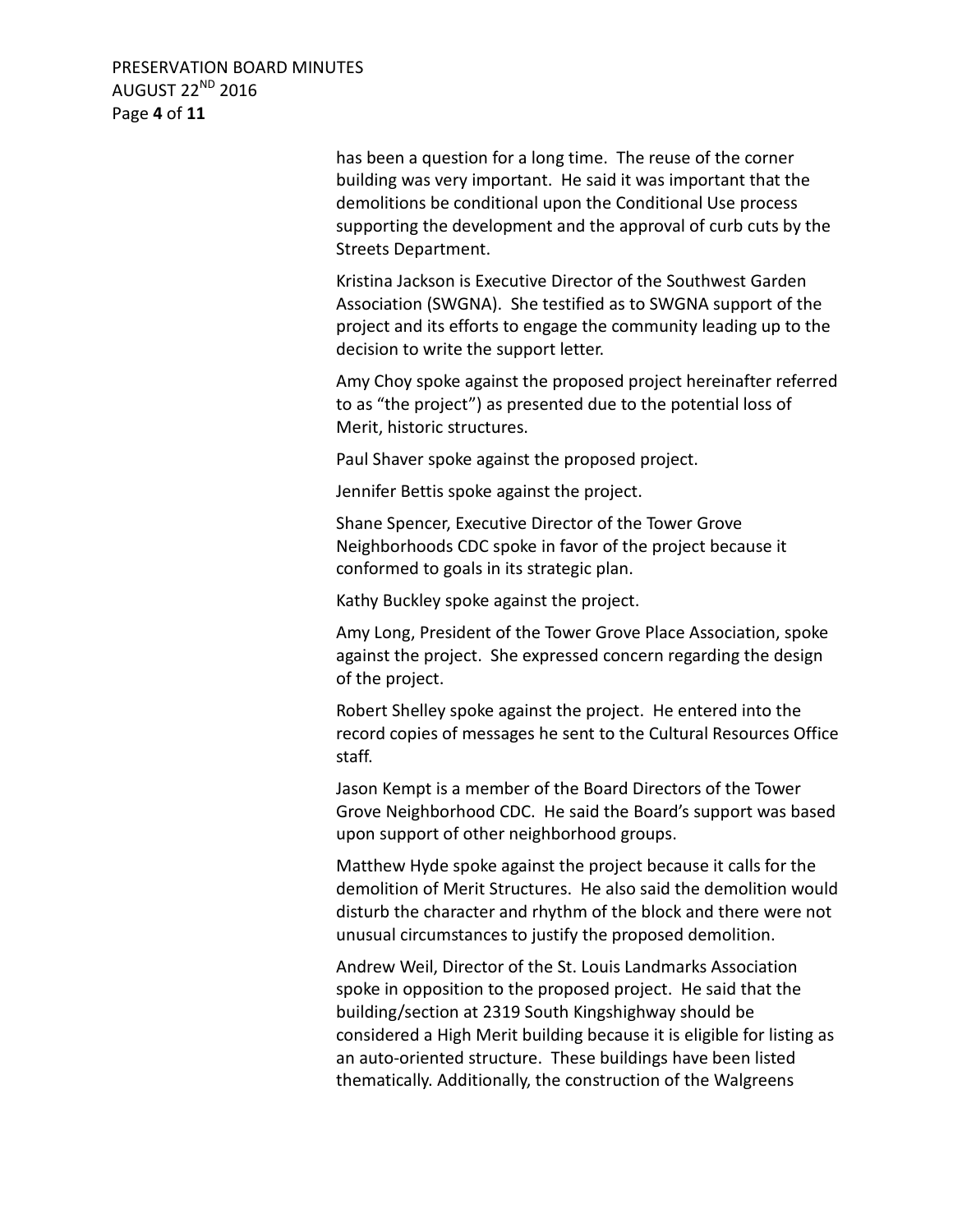PRESERVATION BOARD MINUTES AUGUST 22<sup>ND</sup> 2016 Page **5** of **11**

|                           | would diminish the value of the Southwest/South Kingshighway<br>building, which he considers a High Merit structure.                                                                                                                                                                                                                                                                                                                                                                                                                                                                                                                                                                                                                                                                                                                                                               |
|---------------------------|------------------------------------------------------------------------------------------------------------------------------------------------------------------------------------------------------------------------------------------------------------------------------------------------------------------------------------------------------------------------------------------------------------------------------------------------------------------------------------------------------------------------------------------------------------------------------------------------------------------------------------------------------------------------------------------------------------------------------------------------------------------------------------------------------------------------------------------------------------------------------------|
|                           | Gerald Basye spoke against the project because the plan for the<br>subsequent construction was inadequate. The plan did not<br>include mixed use development.                                                                                                                                                                                                                                                                                                                                                                                                                                                                                                                                                                                                                                                                                                                      |
|                           | Brendan Smith spoke against the project. He said the demolition<br>could not be justified as an "unusual circumstance." The amount<br>being spent by the developer should be sufficient to rehabilitate<br>the buildings.                                                                                                                                                                                                                                                                                                                                                                                                                                                                                                                                                                                                                                                          |
|                           | Jim Reed spoke against the project.                                                                                                                                                                                                                                                                                                                                                                                                                                                                                                                                                                                                                                                                                                                                                                                                                                                |
|                           | Aimee Beeson spoke against the project. She presented data that<br>showed community members who attended meetings opposed<br>demolition of the buildings. She also said these community<br>members wanted higher density development that was less auto-<br>oriented.                                                                                                                                                                                                                                                                                                                                                                                                                                                                                                                                                                                                              |
|                           | Michael Cohen spoke against the project. He said the design of<br>the proposed Walgreens was not compatible with the adjacent,<br>remaining structures.                                                                                                                                                                                                                                                                                                                                                                                                                                                                                                                                                                                                                                                                                                                            |
|                           | Tom Stoff spoke against the project.                                                                                                                                                                                                                                                                                                                                                                                                                                                                                                                                                                                                                                                                                                                                                                                                                                               |
|                           | Linda Gladson spoke against the project. She said she supported<br>preserving the entire block-that the loss of some of the buildings<br>would compromise the whole urban design.                                                                                                                                                                                                                                                                                                                                                                                                                                                                                                                                                                                                                                                                                                  |
| <b>FINDINGS OF FACTS:</b> | The Preservation Board found that;<br>the preliminary review was being considered by the<br>$\bullet$<br>Preservation Board because it includes demolition of<br>sound, Merit buildings/sections;<br>the buildings/sections at 2301-2335 S. Kingshighway are<br>located within the Reber Place National Register Historic<br>District on a single parcel under one owner;<br>four of these buildings/sections: 2301 S. Kingshighway, 2307 S.<br>Kingshighway, 2319 S. Kingshighway and 2335 S. Kingshighway are<br>Merit buildings and, according to the ordinance, "shall not be<br>approved except in unusual circumstances which shall be expressly<br>noted;"<br>these buildings were constructed from approximately<br>$\bullet$<br>1905-1928 and are representative of a variety of<br>commercial storefront designs;<br>the buildings are sound, in terms of the Ordinance; |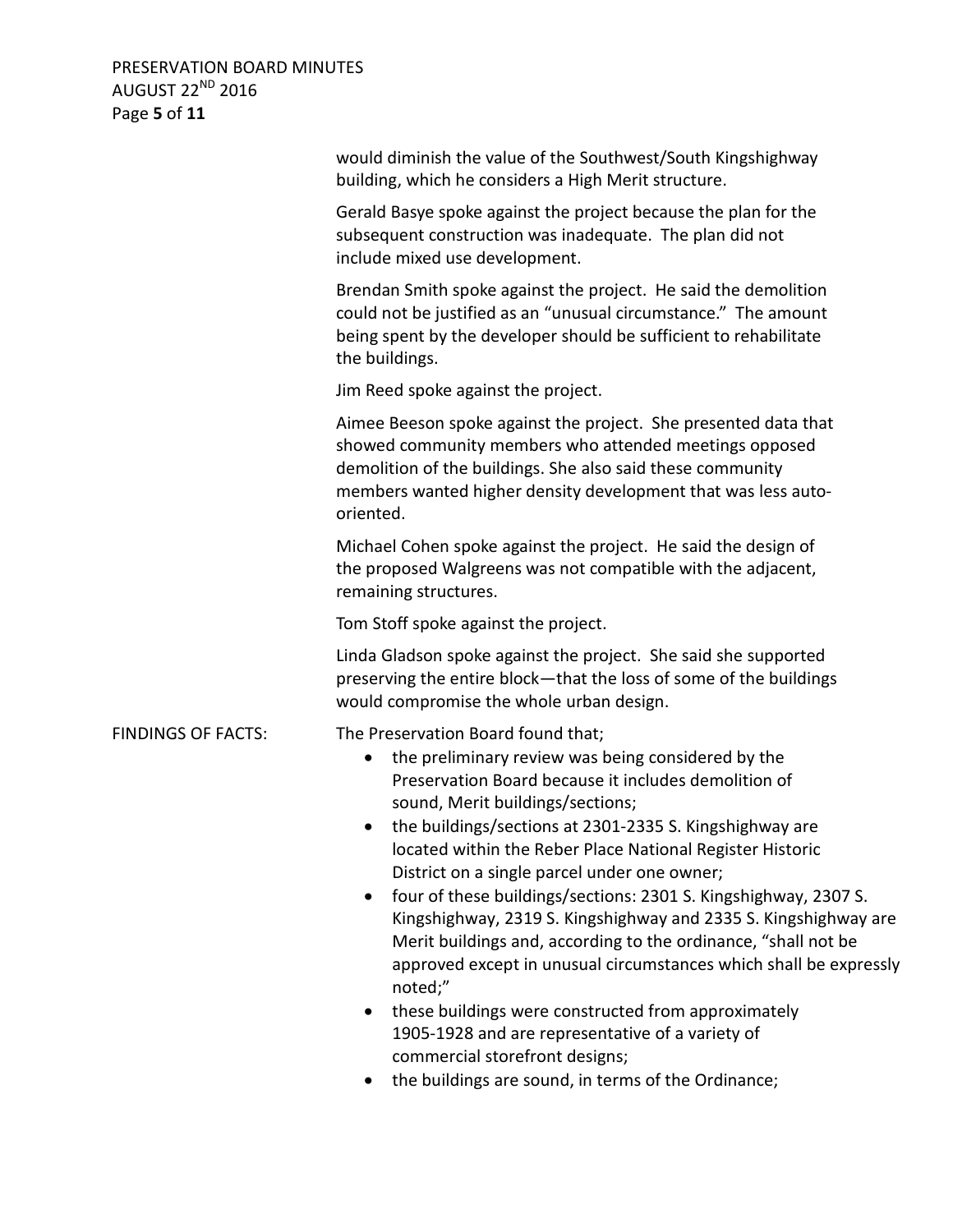|                      | the proposal includes the rehabilitation of the original,<br>iconic, Southwest Bank Building;<br>the proposed curb cuts would cause a disjointed<br>streetscape design which lacked cohesion; and that<br>the design of the project did not justify the loss of Merit<br>Buildings.                                                                                                                                                                                                                                                                                                                                                                                                                                                                                                                                                                                                                                                                             |
|----------------------|-----------------------------------------------------------------------------------------------------------------------------------------------------------------------------------------------------------------------------------------------------------------------------------------------------------------------------------------------------------------------------------------------------------------------------------------------------------------------------------------------------------------------------------------------------------------------------------------------------------------------------------------------------------------------------------------------------------------------------------------------------------------------------------------------------------------------------------------------------------------------------------------------------------------------------------------------------------------|
| <b>BOARD ACTION:</b> | It was the decision of the Preservation Board to withhold preliminary<br>approval of the proposed project. The Preservation Board considered<br>a motion by Commissioner Anthony Robinson, which was seconded<br>by Commissioner Visintainer, that the Preservation Board<br>conditionally approve the demolition of two Merit buildings/sections,<br>2307 & 2319 S. Kingshighway; and a non-contributing building, 2327<br>S. Kingshighway, that are located on commonly-owned property and<br>anchored at the corners by the accompanying renovation of two<br>Merit buildings, as such constitutes an "unusual condition." The<br>motion further called for conditional preliminary approval of<br>demolition permits, with final approval by staff, as final approval<br>would be contingent upon the applicant obtaining necessary<br>conditional use, and curb cut approval; and the submission of final<br>plans consistent with the preliminary review. |
|                      | Commissioners Robinson and Visintainer agreed to withdraw the<br>original motion as set forth above, and subsequently made the same<br>motion as above, but amended by further conditional language<br>suggested by Commissioner Richardson, as set forth below:                                                                                                                                                                                                                                                                                                                                                                                                                                                                                                                                                                                                                                                                                                |
|                      | No demolition be approved until the developer submits<br>$\bullet$<br>plans for Walgreens and 2301 S. Kingshighway to the CRO<br>staff;<br>No demolition be approved until the building at Botanical<br>and South Kingshighway is deeded to the Tower Grove<br>Neighborhoods CDC;<br>Construction of new buildings begin within 12 months;<br>$\bullet$<br>No drive through be allowed on the building at the<br>$\bullet$<br>western edge of the lot and that the design of that building<br>meet review by staff;<br>Staff review of all materials, signage and design details for<br>$\bullet$<br>the project to be required.                                                                                                                                                                                                                                                                                                                                |
|                      | The motion was rejected with four members voting against and<br>Commissioner Richardson voting in favor.                                                                                                                                                                                                                                                                                                                                                                                                                                                                                                                                                                                                                                                                                                                                                                                                                                                        |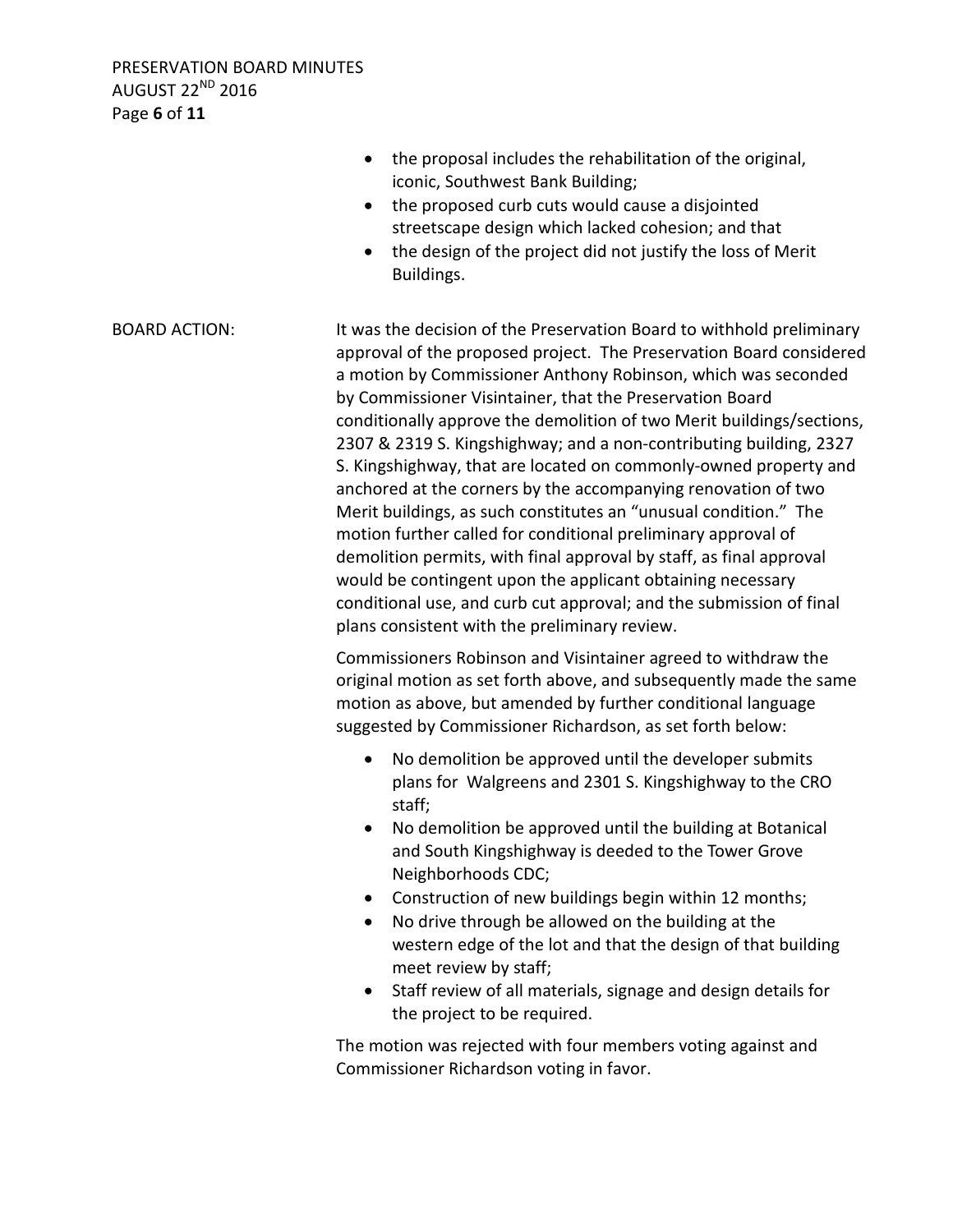#### **B. 2016.1098 1302-24 RUSSELL BOULEVARD SOULARD HISTORIC DISTRICT**

Owner: Maximus Holdings, LLC Applicant: Trivers Associates - Neil Chace

| <b>RESIDENTIAL PLAN:</b>  | Preliminary review of an application to construct multi-story<br>apartment building with parking.<br>On August 22, 2016, the Preservation Board of the City of St. Louis<br>met, pursuant to Ordinance #64689 of the City Code, to consider<br>a preliminary review application to demolish two existing<br>buildings for the construction of a 4-story apartment building at<br>1302-24 Russell Boulevard, located in the Soulard Neighborhood<br>Local Historic District. The application was submitted by the<br>project developer.                                                                                                                                          |
|---------------------------|---------------------------------------------------------------------------------------------------------------------------------------------------------------------------------------------------------------------------------------------------------------------------------------------------------------------------------------------------------------------------------------------------------------------------------------------------------------------------------------------------------------------------------------------------------------------------------------------------------------------------------------------------------------------------------|
|                           | Board members Richard Callow (Chair); David Visintainer; David<br>Richardson; Erin Wright; Anthony Robinson; Michael Killeen and<br>Nathaniel Johnson were present for the testimony for this agenda<br>item.                                                                                                                                                                                                                                                                                                                                                                                                                                                                   |
|                           | Jan Cameron of the Cultural Resources Office made a<br>presentation that examined the sections of City Ordinance<br>#57978, which sets forth the standards for demolition and new<br>construction in the Soulard Historic District. She indicated that<br>the project was generally in compliance with the historic district<br>standards for new construction, with the exception of the lap<br>siding that was proposed for portions of the west and south<br>elevations.<br>Ms. Cameron stated that the Development Committee of the<br>Soulard Restoration Group had indicated it was in full support of<br>the project, with the request that they review the final design |
|                           | documents.                                                                                                                                                                                                                                                                                                                                                                                                                                                                                                                                                                                                                                                                      |
|                           | Joseph Brinkmann of Trivers Associates, the project architects,<br>testified in support of the project. He explained the development<br>of the design, and stated that the owners had agreed to substitute<br>the lap siding with a paneling system, the material yet to be<br>determined.                                                                                                                                                                                                                                                                                                                                                                                      |
| <b>FINDINGS OF FACTS:</b> | The Preservation Board found that:<br>1302-24 Russell Boulevard is located in the Soulard                                                                                                                                                                                                                                                                                                                                                                                                                                                                                                                                                                                       |

Neighborhood Local Historic District;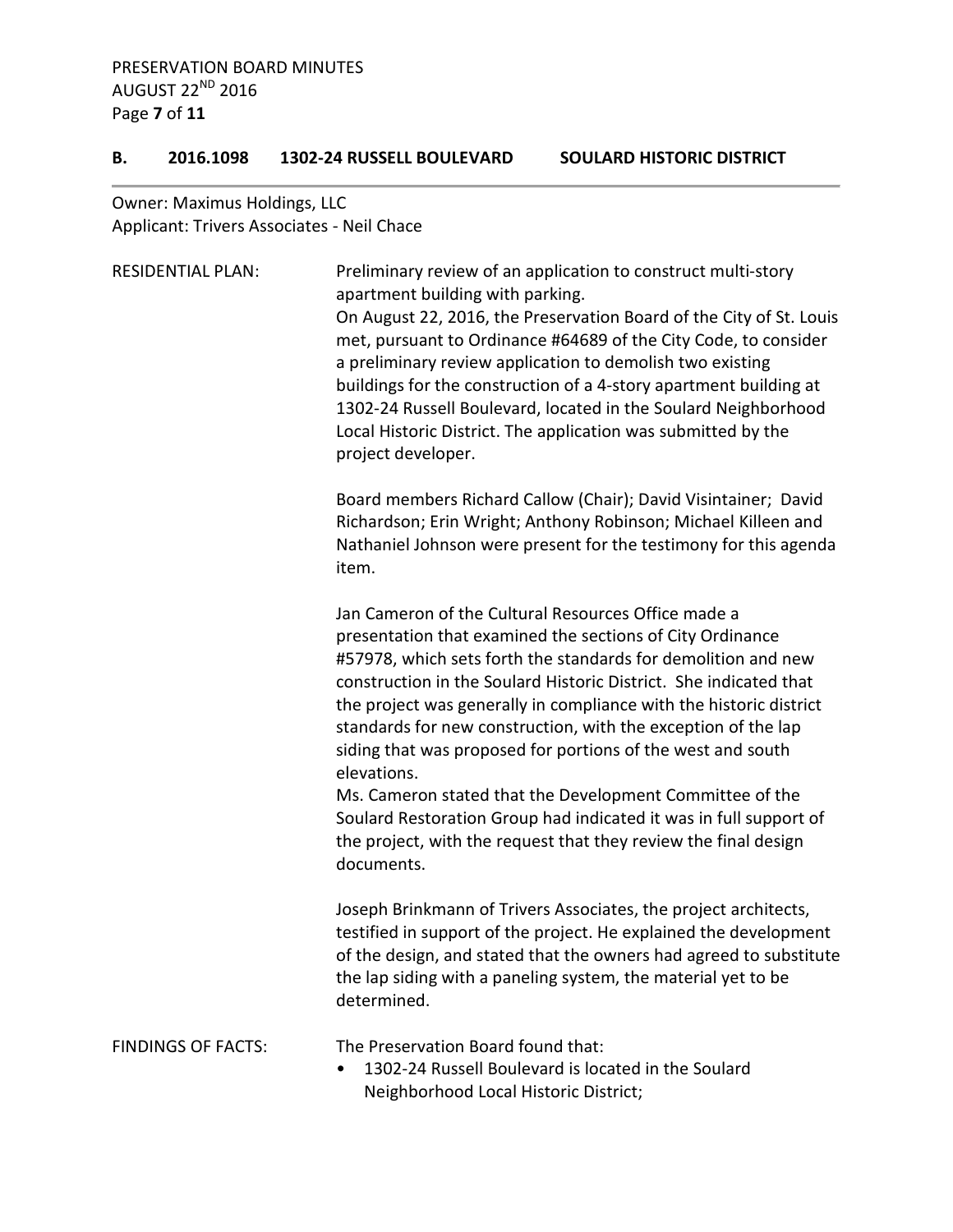- the larger industrial building on the site is not a contributing resource to the historic district; the smaller building at the southeast corner of the parcel, is considered to be contributing to the District, but has sustained alterations that compromise its integrity. While a Qualifying structure, its loss would not be significant to the fabric of the district;
- the buildings are Sound, in terms of the Ordinance and there is no evidence that any of the buildings would have to be reconstructed to be put back into use;
- the proposed new construction is a four-story apartment building. The building responds to the intent of the New Construction section of the Soulard Historic District Standards, while not meeting every standard;
- the building has a scale that is seldom seen in Soulard, but approximates in scale and height the Mexican Hat Factory building nearby, which has been used as inspiration for the building's design. Design elements have been introduced to reduce the visual effects of the scale and height;
- the street façade materials will brick, and meet the standards for façade materials. The lap siding proposed for the majority of the west elevation and the rear does not meet the standards;
- a review of the Soulard Historic District New Construction Standards indicates that the proposed new building generally meets the requirement for architectural compatibility with the existing block face as to building setbacks, scale, articulation and rhythm and overall architectural character and exterior materials, with the exception of the lap siding proposed at the west and south facades; and that
- the project architect has confirmed that the developers agree to substitute a paneling system for the lap siding on these elevations.
- BOARD ACTION: It was the decision of the Preservation Board to grant preliminary approval to the proposal with the condition that final drawings, materials and colors be reviewed and approved by the Cultural Resources Office. The motion was made by Board Member Melanie Fathman and seconded by Mr. Visintainer. The motion passed unanimously.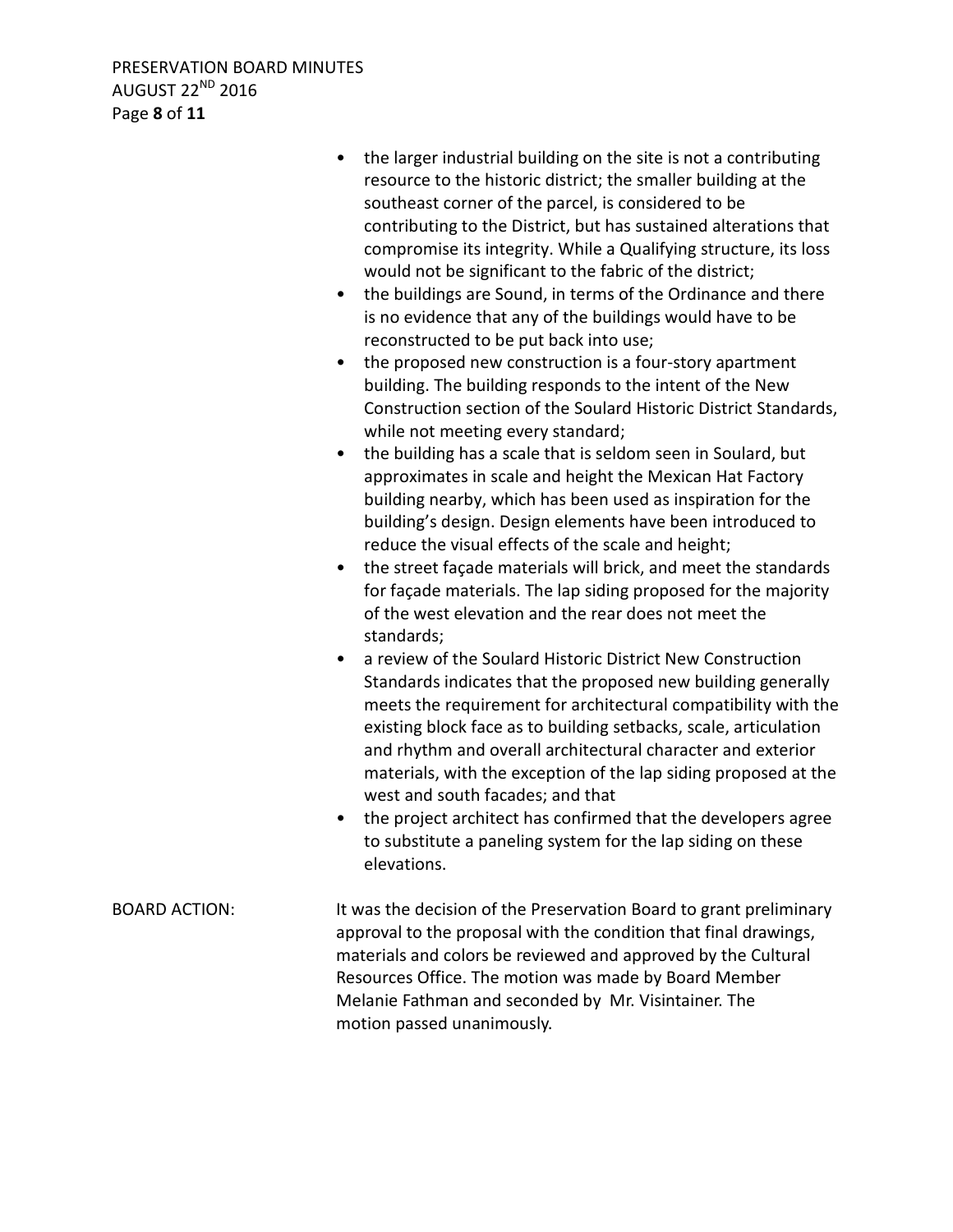## **APPEALS OF DENIALS**

## **C. 2016.1086 3826-28 RUSSELL BOULEVARD SHAW HISTORIC DISTRICT**

Owners: Michael & Mary E. Bender – **Deferred per Owner's request.**

#### **D. 2016.1157 4171 WEST BELLE AVENUE NATIONAL REGISTER SITE**

Owner: Janinea Shelton Applicant: JDW Contracting & Trucking Company

| <b>DEMOLITION PLAN:</b>   | Appeal of a denial of a building permit application to demolish<br>a two-story two-family brick dwelling.                                                                                                                                                                                                                                                                                                                                                                                                                                                                                                                                                                                                                                                                                                                                                   |
|---------------------------|-------------------------------------------------------------------------------------------------------------------------------------------------------------------------------------------------------------------------------------------------------------------------------------------------------------------------------------------------------------------------------------------------------------------------------------------------------------------------------------------------------------------------------------------------------------------------------------------------------------------------------------------------------------------------------------------------------------------------------------------------------------------------------------------------------------------------------------------------------------|
| <b>PROCEEDINGS:</b>       | On June 22, 2016, the Preservation Board of the City of St. Louis<br>met, pursuant to Ordinance #64689 of the City Code, to consider<br>an appeal of the Director's Denial of demolition permits for a<br>residential building at 4147 West Belle Place. The building, owned<br>by Janinea Shelton, is listed as a single site in the National Register<br>of Historic Places.                                                                                                                                                                                                                                                                                                                                                                                                                                                                              |
|                           | Board members Richard Callow (Chairman), Nate Johnson, David<br>Richardson, Anthony Robinson, David Visintainer and Erin Wright<br>were present for the testimony.                                                                                                                                                                                                                                                                                                                                                                                                                                                                                                                                                                                                                                                                                          |
|                           | Daniel Krasnoff of the Cultural Resources Office, submitted<br>certified copies of Ordinances #64689 and #64832, the long<br>agenda item, his PowerPoint and two letters opposing the<br>Director's denial into the record of this appeal. David Richardson<br>asked if it was Mr. Krasnoff's testimony that due to sever<br>deterioration, the denial of the demolition should be overturned.<br>Mr. Krasnoff stated that the building is of High Merit. He also<br>stated, however, that the applicant has made a significant efforts<br>to rehabilitate it and that development professionals have<br>indicated it is unfeasible for rehabilitation. Therefore, Mr.<br>Krasnoff said, its demolition is justified. He also noted that the<br>applicant wishes to build a new house on the lot, should the<br>Board approve of the building's demolition. |
| <b>FINDINGS OF FACTS:</b> | The Preservation Board found that:                                                                                                                                                                                                                                                                                                                                                                                                                                                                                                                                                                                                                                                                                                                                                                                                                          |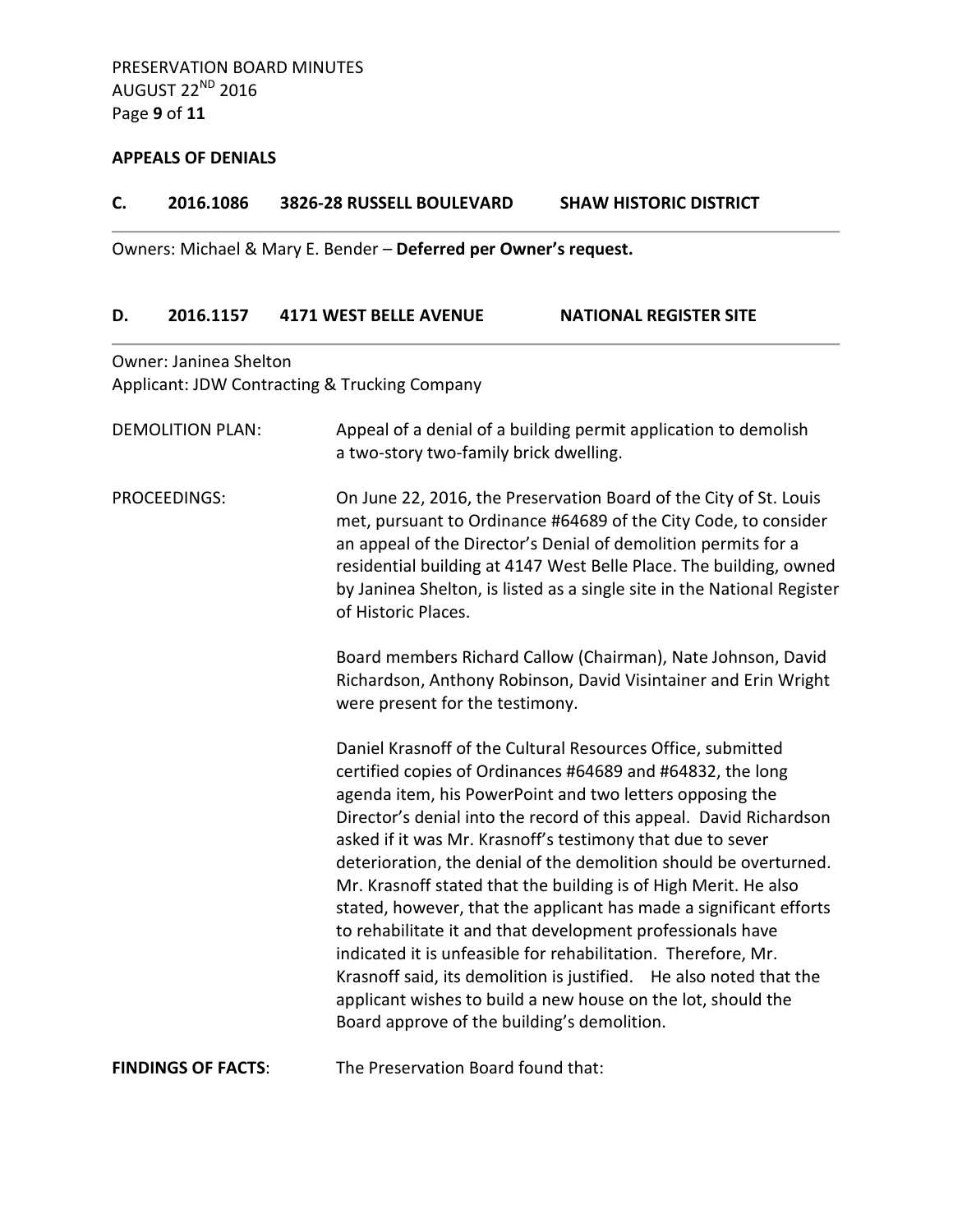- 4171 West Belle Place is individually listed on the National Register of Historic Places;
- the high-style Italianate house was constructed in 1882.
- it is a "High Merit" building;
- the house has been condemned by the Building Division;
- the building is sound, in terms of the Ordinance; and that
- the severe deterioration of the building in combination with its questionable feasibility justifies approval of its demolition.
- BOARD ACTION: It was the decision of the Preservation Board to overturn the Director's Denial of the demolition of 4171 West Belle Place, listed individually in the National Register of Historic Places. The motion was made by Board member David Richardson seconded by Mr. Johnson. The motion passed 4 to 1 with all four Board Members voting in favor of the motion and Mr. Visintainer opposing it.

# **E. 2016.1220 2245-53 SO. GRAND BOULEVARD SHAW HISTORIC DISTRICT**

Owner/Applicant: South Grand Properties Corp and L'Origine Commons LLC

| <b>COMMERCIAL PLAN:</b> | Appeal of a denial of a building permit application to retain a side<br>patio fence installed without a permit and install front<br>patio fence.                                                                                                                                                                                                                                              |
|-------------------------|-----------------------------------------------------------------------------------------------------------------------------------------------------------------------------------------------------------------------------------------------------------------------------------------------------------------------------------------------------------------------------------------------|
| PROCEEDINGS:            | On August 22, 2016, the Preservation Board of the City of St. Louis<br>met, pursuant to Ordinance #64689 of the City Code, to<br>consider an appeal of the Director's Denial of a building permit<br>application to retain a patio fence and install front patio fence, at<br>2245-55 S. Grand Boulevard in the Shaw Neighborhood Local<br>Historic District. The owner submitted the appeal. |
|                         | Board members Richard Callow, Nate Johnson, David Richardson,<br>Anthony Robinson, Erin Wright and David Visintainer were<br>present for the testimony for this agenda item.                                                                                                                                                                                                                  |
|                         | Andrea Gagen of the Cultural Resources Office made a<br>presentation that examined the sections of City Ordinance<br>#59400, which sets forth the standards for commercial and non-<br>residential buildings in the Shaw Neighborhood Local Historic<br>District.                                                                                                                             |